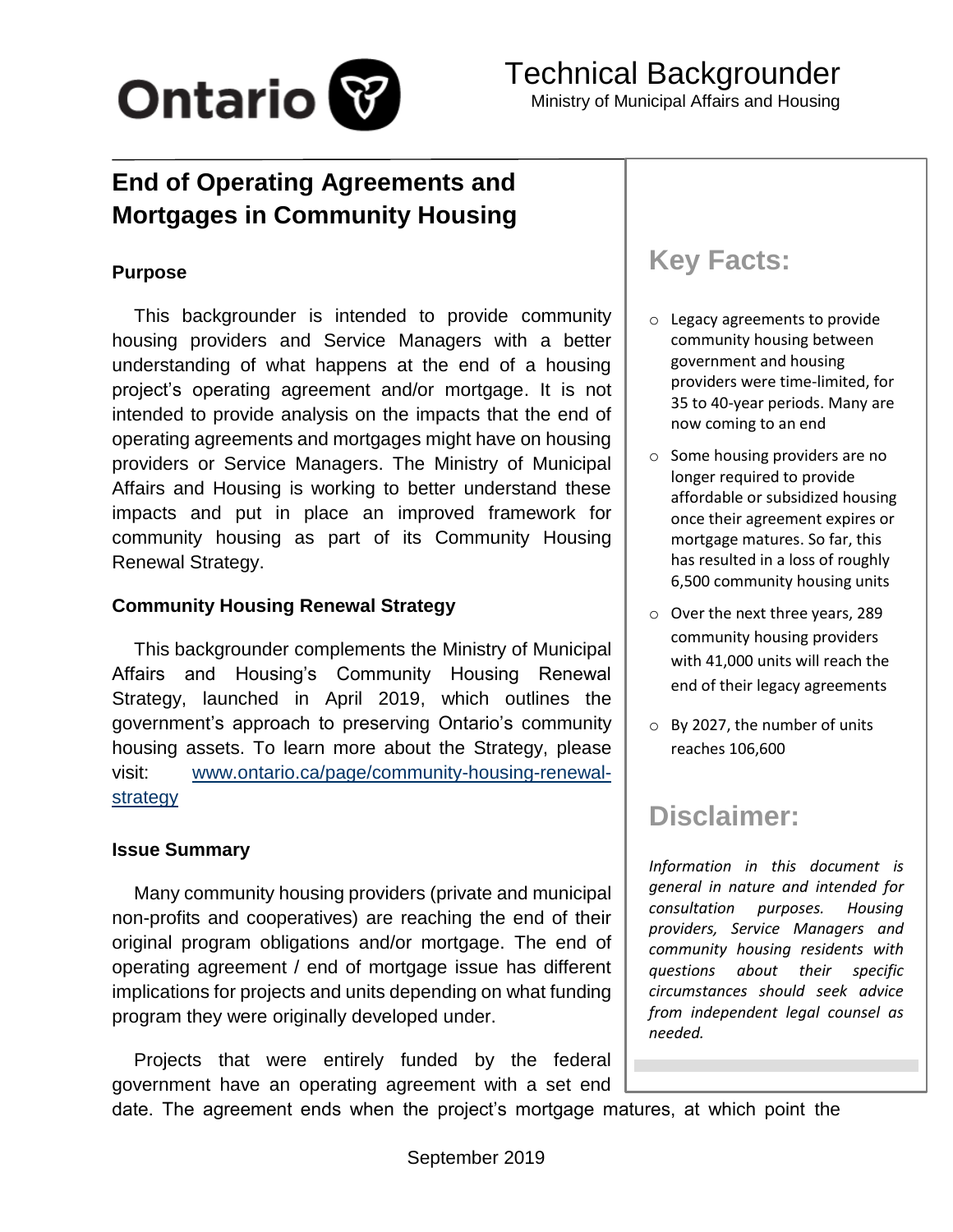housing provider no longer receives any guaranteed government funding and the housing

provider's obligations to provide subsidized housing concludes.

Rent supplement agreements are also coming to an end. No stock was created under these agreements. Instead, the government agreed to fund a provider to provide subsidized units until a date specified in their rent supplement agreement. The provider's obligation to provide subsidized units concludes with the end date of these agreements.

The Housing Services Act, 2011 does not specify an end date for the obligations of projects that were either partially or entirely funded by the province (called "provincial reform" projects). This means that provincial reform projects must continue to provide affordable housing – including rentgeared-to-income housing – after their original mortgage matures, until they are actively removed from the Housing Services Act (at the Minister's discretion). In exchange, they continue to receive a subsidy from their Service Manager, calculated with the funding formula set out in the Act.

For some provincial reform projects, once the mortgage has matured, the total Service Manager subsidy calculation could

# **What is Community Housing?**

"Community housing" is community based housing owned and operated by non-profit housing corporations, housing co-operatives and municipal governments or district social services administration boards, and provides subsidized or low-end-of market rents (includes housing sometimes referred to as "social housing" and "affordable housing")

result in a negative number (because the mortgage costs are no longer included in the subsidy calculation). A negative total Service Manager subsidy calculation does not result

O. Reg. 369/11 prescribes the subsidy formula for Part VII housing projects. For most projects, the subsidy formula is made up of three components:

- ➢ **Operating Subsidy** = Project Indexed Benchmark Operating Costs + Actual Mortgage Payments – Project Indexed Benchmark Revenues.
	- **+**
- ➢ **RGI Subsidy** = Lesser of *Indexed Benchmark* or *Actual* Market Rent for RGI units – Actual Rent paid from RGI units.

#### **+** ➢ **Property Tax Subsidy** = Actual Property Taxes for the project.

• For example, if the operating subsidy is \$10, RGI subsidy is \$15, and property tax subsidy is \$5; the Service Manager subsidy is \$30.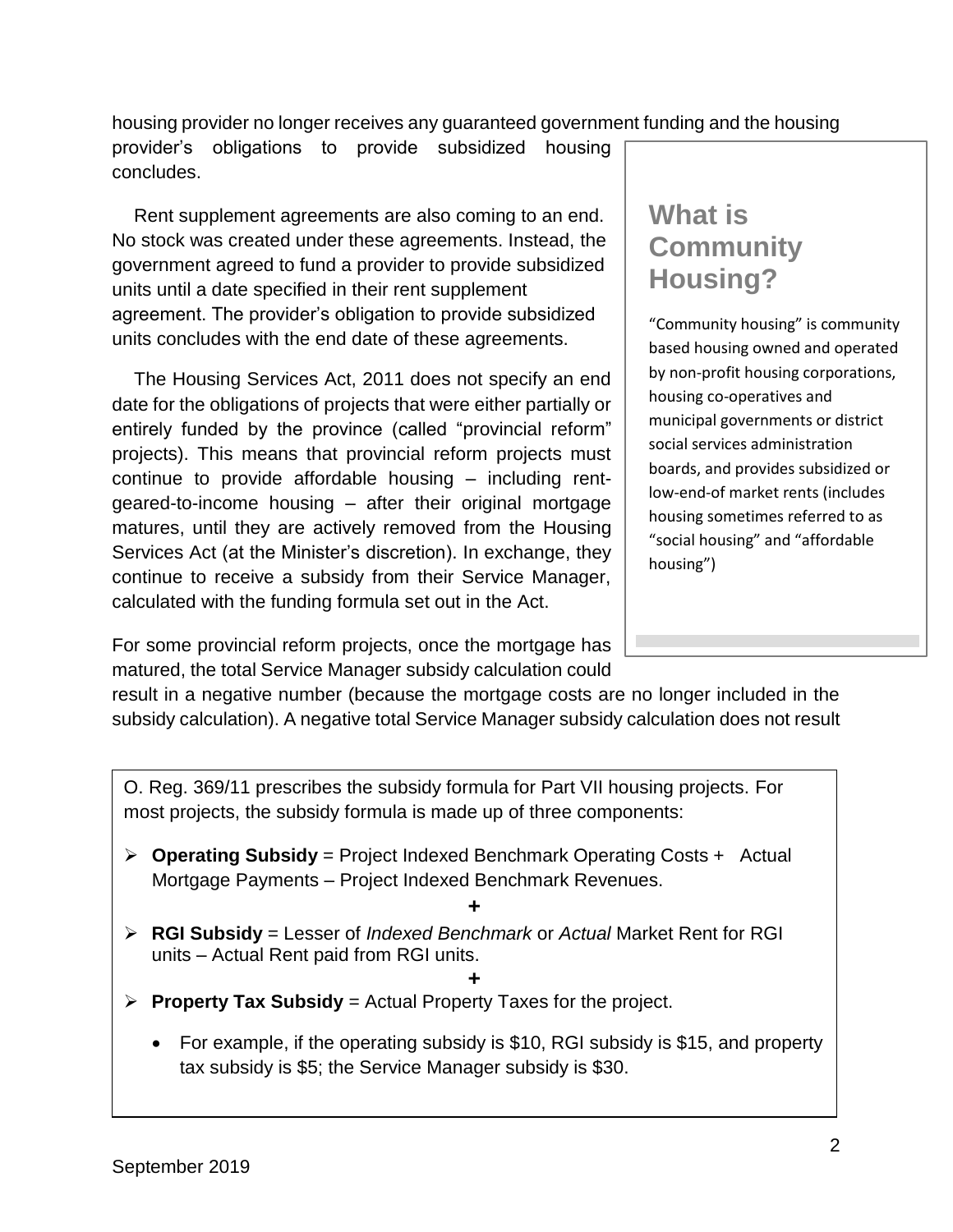in an amount owing by the housing provider to the Service Manager. This result means that the total subsidy a provider receives from the Service Manager will be nil (\$0).

A mortgage payment is one of the components of the operating subsidy calculation. When a mortgage payment becomes \$0, the operating subsidy component can become a negative amount. When this happens, the total subsidy calculation may also result in a negative amount.

- For example, if the operating subsidy is -\$23, RGI subsidy is \$15, and property tax subsidy is \$5; the total subsidy is -\$3.
- In this scenario, the total Service Manager subsidy to the housing provider becomes nil (\$0).

### **End of Operating Agreements and Mortgages**

"Community housing" is a general term that includes legacy social housing projects that were developed through federal and/or provincial funding programs from the 1950s to 1995. Ten different programs provided some combination of time-limited capital funding, mortgage subsidies and/or operating subsidies to provide low-income Ontarians with stable housing.

Each legacy program was designed with its own funding formula and program guidelines, leading to a patchwork of complex requirements over time. Some community housing projects have rents set at low-end of market rates, while others have rents that are geared to the income of residents (sometimes called "deeply affordable" or "subsidized" rents). Many projects include both types of units.

In the mid-1990s, the federal government stepped back from direct involvement in community housing, transferring responsibility to the provinces and territories. No new housing has been constructed through legacy housing programs in Ontario since 1995<sup>1</sup>, although both the federal and provincial governments have funded the development of new affordable housing.<sup>2</sup>

<sup>1</sup> *Some community housing providers have developed additional housing under affordable housing programs; however, this number is modest.*

*<sup>2</sup> Community housing developed through legacy social housing programs refers to government-assisted housing that provides lower-cost rental units to households with low to moderate incomes. Households living in social housing typically receive rent-geared-to-income assistance and pay 30 per cent of their*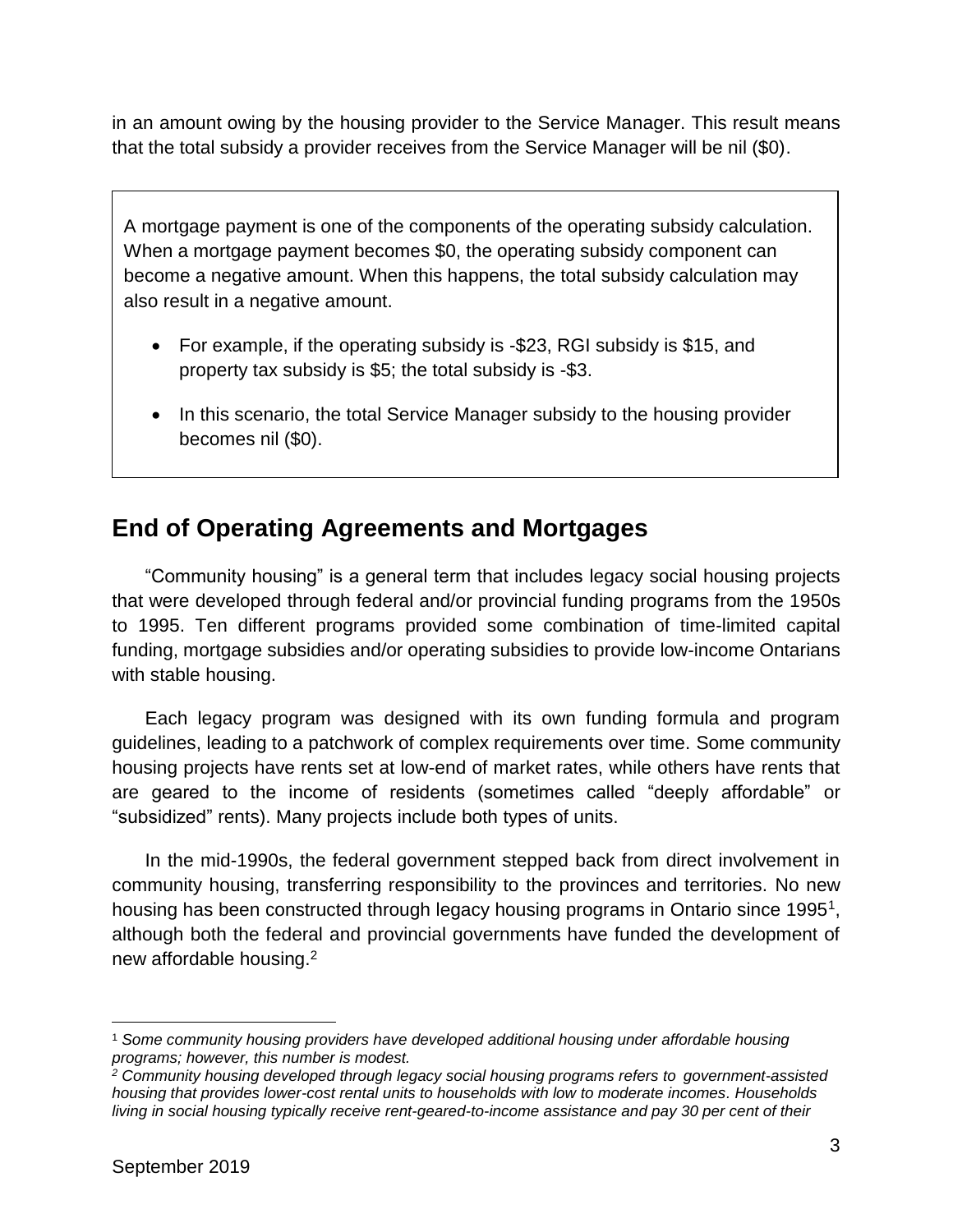While all provinces and territories participated in various legacy housing programs, Ontario is the only province that further transferred responsibility for the administration of legacy housing programs to the municipal level, through the 47 Service Managers. This means Ontario's context is unique among the provinces and territories as it relates to the end of operating agreements and mortgages issue.

In Ontario, community housing is provided through one of the following:

- Municipal governments or district social services administration boards (sometimes called "public housing" or Local Housing Corporations)
- Non-profit housing corporations (both municipal and private) and housing co-operatives
- Private landlords

### **Key Facts:**

- o Over 250,000 households currently live in community housing in Ontario
- $\circ$  About 185,000 pay a rentgeared-to-income rent
- o From 1991 to 2016, the number of households in Core Housing Need<sup>1</sup> increased from 11.9% to 15.3% of Ontario households – from 408,000 in 1991 to 748,000 households in 2016

The end of operating agreements and end of mortgages (and associated issues) directly affects approximately 60% of the community housing supply that is owned by nonprofits, housing co-operatives, and private landlords. The remaining 40% of community housing supply is owned and operated by Local Housing Corporations, with no operating agreement or mortgage in place. These projects were developed through debentures rather than mortgages.

At the time of transfer from the province to municipalities, a distinction was made between community housing projects that were built under programs funded solely by the federal government (federal projects), and programs that received some form of provincial funding (provincial reform projects). The end of operating agreement and/or mortgage issue has different implications depending on which category a project is in.

It is important to distinguish between the two categories of housing projects and their respective issues. These distinctions are outlined in the following two sections.

*gross income in rent. Affordable housing refers to housing for low-to-moderate-income households priced at or below the average market rent or selling price for comparable housing in a specific geographic area.*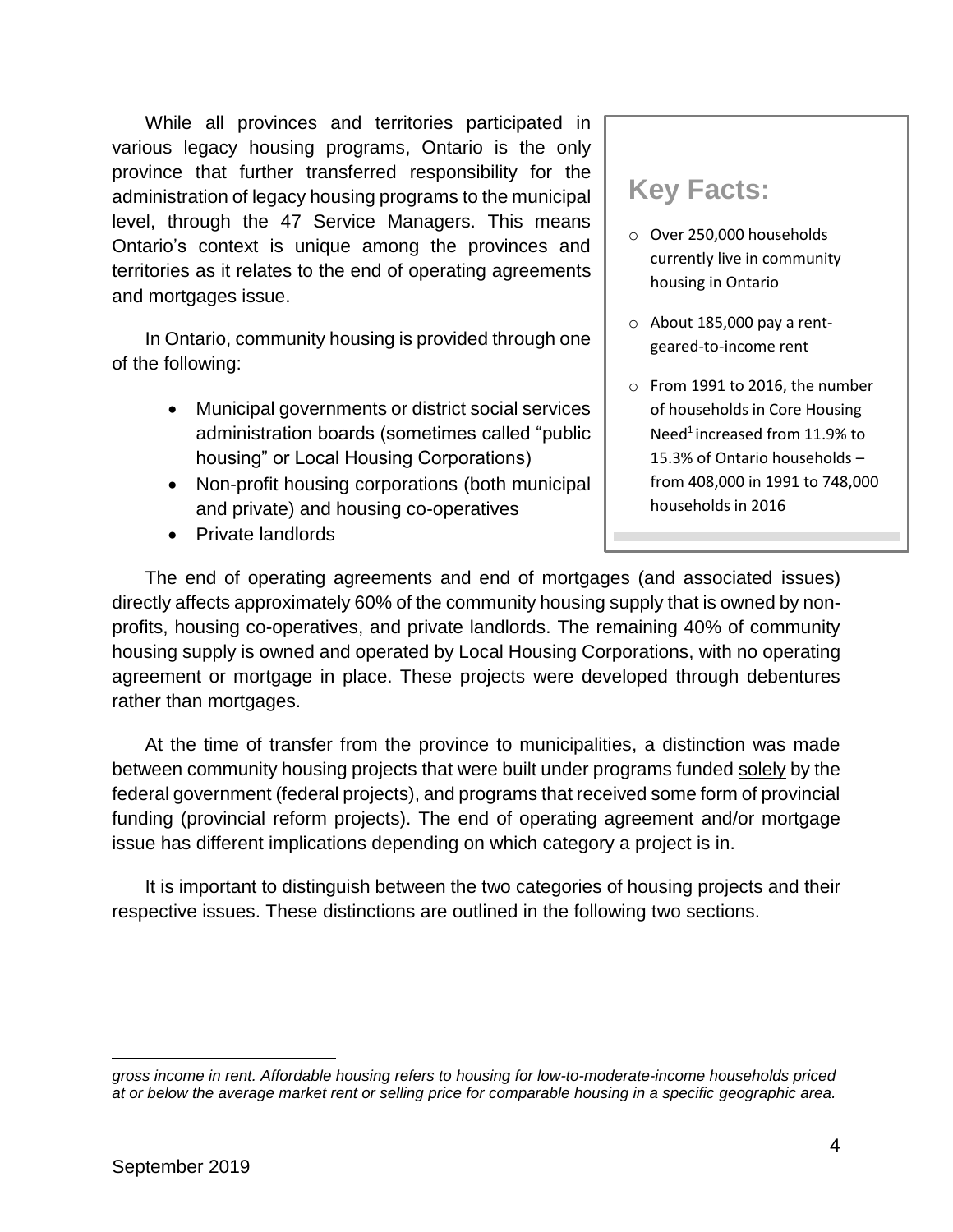#### **Category 1: "Federal Projects" and the End of Operating Agreements**

Approximately 25% of Ontario's community housing supply falls under the first category. These projects were unilaterally funded by the federal government and are owned and operated by non-profits, housing co-operatives<sup>3</sup>, and private landlords. They are governed by the terms of their original operating agreement or rent supplement agreement with the federal government, as required by the Canada-Ontario Social Housing Agreement. With the exception of federally funded housing co-operatives, Service Managers are responsible for overseeing original project operating agreements or rent supplement agreements. This includes providing funding in accordance with the terms of the operating agreement.

Operating agreements and rent supplement agreements are contracts with clear end dates. For a project's operating agreement, this end date generally coincides with the date of mortgage maturity. At the end date, the housing provider no longer receives government funding to subsidize mortgage payments, operational costs and/or households' rents. Similarly, the housing provider's obligations to provide subsidized housing concludes.

Even though providers will no longer have to pay the mortgage once it matures, some of these housing projects may not be financially viable. This may be in part because projects face significant and costly capital repair expenditures as major building systems reach the end of their life cycle.

Some may be viable but may not be able to continue to provide affordable units – especially rent-geared-to-income units -- without ongoing funding after their operating agreement expires. Some providers who will be sustainable in the long-term may be able to continue offering housing at affordable to moderate rent levels and self-subsidize some rent-geared-to-income rents.

After an operating or rent supplement agreement expires, neither the province nor Service Managers have any legal authority over these projects. It is up to the provider to decide how to operate these projects within broader requirements (i.e. Articles of Incorporation, and other legislative requirements such as those under the Residential Tenancies Act, etc.). In some cases, providers may consider raising rents to market rates, or selling or consolidating housing assets. Service Managers and housing providers are free to enter into new contractual arrangements.

<sup>3</sup> *Federally administered housing co-operatives were not transferred to the Province. They are administered by a federal agency, the Agency for Co-operative Housing.*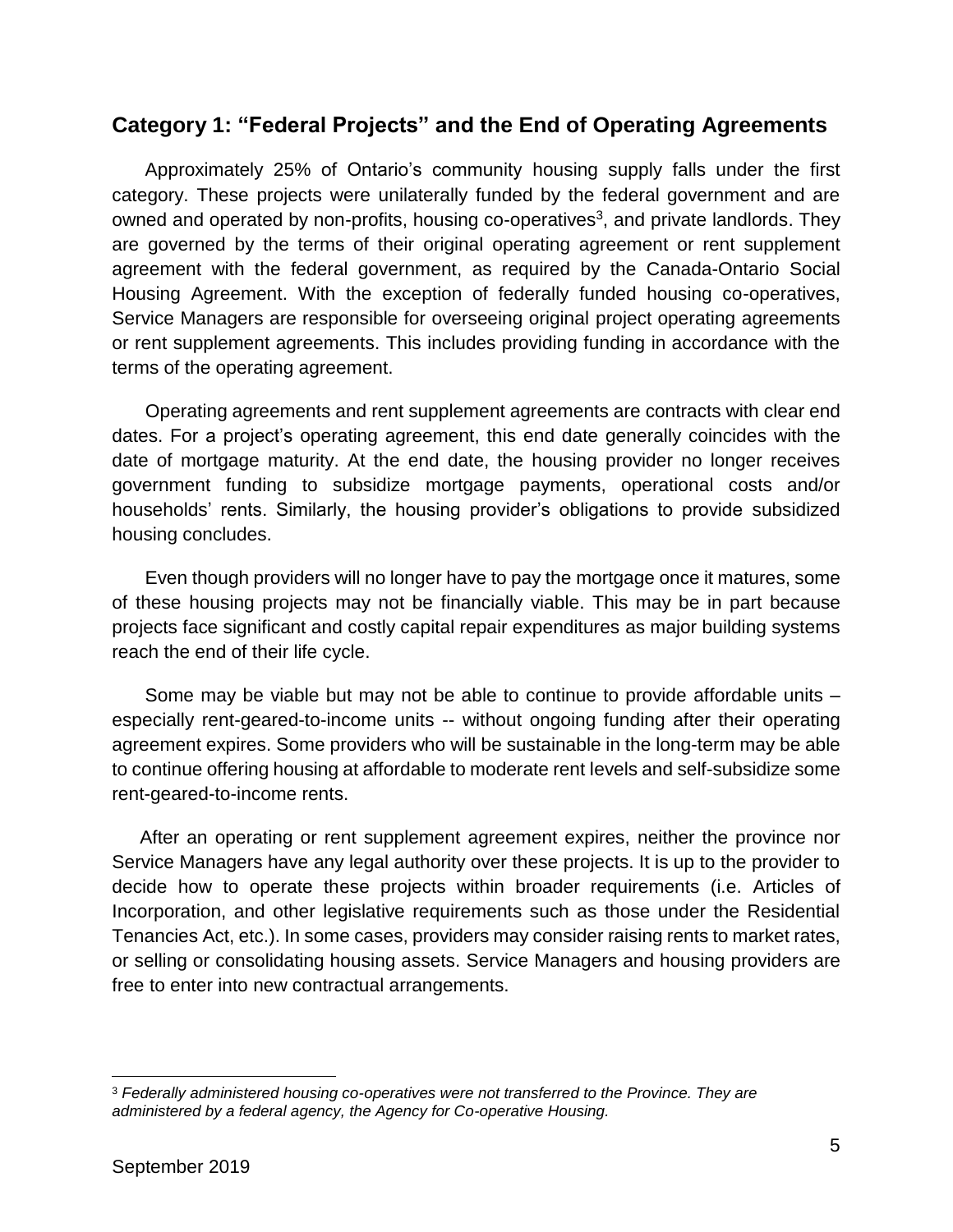A significant number of rent supplement agreements – wherein the government subsidized a portion of a household's rents – were made in partnership with private landlords. It is unlikely that private landlords will want to continue to provide deeply affordable rent-geared-to-income rents after their agreement expires, without a further agreement and government subsidy.

#### **Category 2: "Provincial Reform Projects" and the End of Mortgages**

Community housing provided by non-profits and housing co-operatives in projects that included provincial funding are distinct from federal projects. These provincial reform projects had their original operating agreements terminated when responsibilities were devolved to Service Managers. The rules and requirements governing operations, including rules for how projects are funded, were taken from the original agreements and transferred into legislation (the Social Housing Reform Act, 2000, subsequently replaced by the Housing Services Act, 2011).

When the original operating agreements were replaced with a legislative framework, the legislation did not specify when the provider's obligations to provide subsidized housing would conclude. However, providers retained their original mortgages for individual projects, which will begin to mature in the year 2021.

Provincial reform projects that are not actively removed from O.Reg. 368/11 under the Housing Services Act, 2011, must continue to provide affordable housing – including rent-geared-to-income housing -- in accordance with the Act. In exchange, they continue to receive a subsidy from their Service Manager, which is calculated according to the funding formula set out in O.Reg 369/11.

Where the mortgage has been paid off, the mortgage component of the operating subsidy will be zero. In some cases, as per O.Reg. 369/11 s.12 which is the total Service Manager subsidy, this may result in the total Service Manager subsidy being calculated as a positive number, or a negative number, or zero.

Service Managers should interpret a negative total Service Manager subsidy calculation for a Part VII housing project to mean \$0 subsidy payable to the housing provider.

A negative total Service Manager subsidy calculation does not result in an amount owing by the housing provider to the Service Manager.

Subsidy overpayments can only be recovered by the Service Manager where a subsidy estimate calculated at the beginning of the year is greater than the actual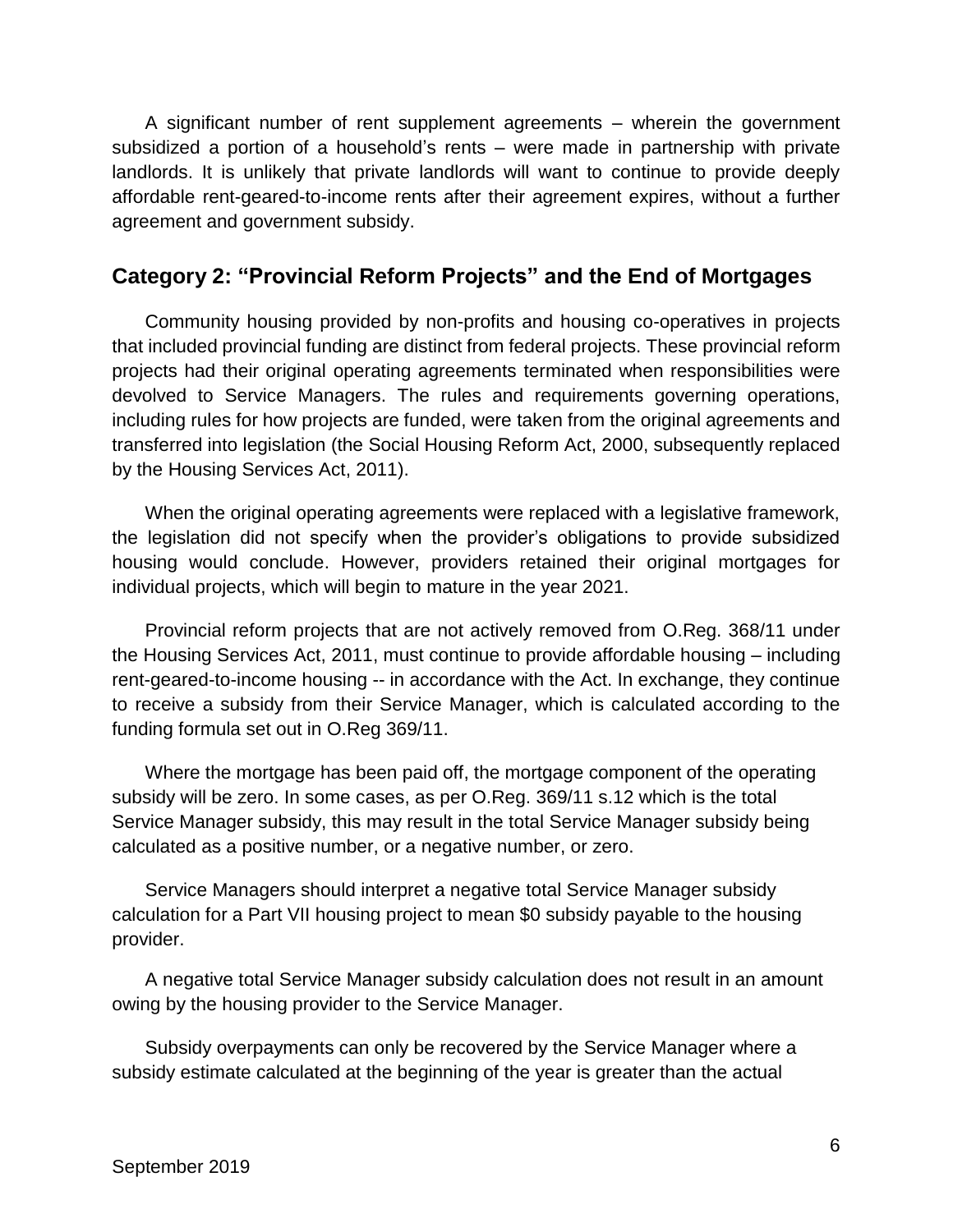subsidy entitlement calculated at the end of the year using housing provider's financial statements and the Annual Information Return.

It is important to note the funding formula in O.Reg. 369/11 under the Housing Services Act is the minimum Service Manager subsidy required for a housing provider. Service Managers have the discretion and flexibility to a provide a subsidy over and above these minimum requirements to meet housing needs in their respective communities and to promote the long-term sustainability of housing providers.

#### **Removal from the Housing Services Act, 2011**

The Minister can end a housing provider's obligations under the Housing Services Act by removing the project from regulation O.Reg. 368/11. This process occurs on a case-by-case basis and is informally referred to as "de-listing." To date, most examples of de-listing concern federal projects after their operating agreement concludes.

When a housing project is listed in O.Reg 368/11, certain exemptions apply, such as certain exemptions from the Residential Tenancies Act, (i.e. the Rent Guideline Increase) and potential exemption from payment of Land Transfer Tax.

For federal projects (Category 1), their obligations to provide rent-geared-to-income housing conclude at the end of their operating agreement, whether or not they are removed from O.Reg 368/11. However, once they are removed from the regulation, they may no longer be entitled to legislative and regulatory exemptions.

Obligations for provincial reform projects remain in place so long as they are listed in O.Reg 368/11, as mentioned in the previous section. Some provincial reform housing providers believe that their obligations to provide rent-geared-to-income housing ends once their mortgage is paid off, as is generally the case with federal projects. However, this is not the case. Even in situations where a provider's mortgage has matured and/or the provider receives nil (\$0) in total subsidy from their Service Manager, they remain bound by the Housing Services Act so long as they are listed in O.Reg.368/11.

As with federal projects, if a provincial reform project is de-listed from the Housing Services Act, they may no longer be entitled to legislative and regulatory exemptions.

During the transition to an improved legislative framework, announced as part of the Community Housing Renewal Strategy, the province will take measures to protect tenants and their communities. As part of this, the Ministry of Municipal Affairs and Housing will pause the practice of removing housing projects from O.Reg. 368/11 for a three-year period. Exceptions may be considered on a case-by-case basis.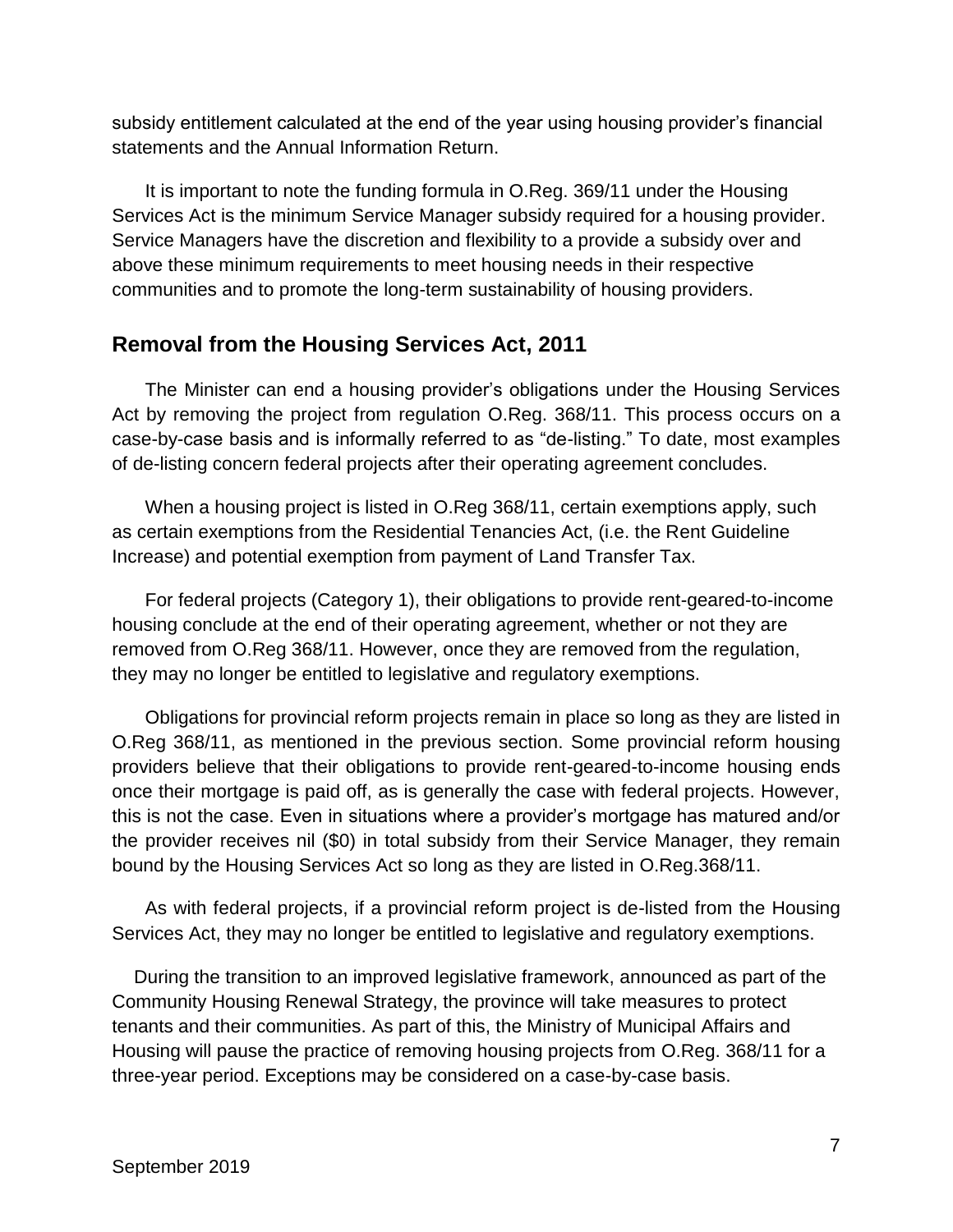#### **Stewardship of Community Housing Assets**

Community housing assets were developed and have been maintained through billions of dollars of government and community investment and tenant rents. A key feature of the Housing Services Act, 2011 is the ability to protect these investments through ongoing oversight of the assets. However, these controls only apply to provincial reform projects (not federal projects). For example, the Housing Services Act, 2011, its regulations and directives:

- Prevent housing assets from being sold without the permission of the Service Manager (or the Minister in certain cases).
- Require the reinvestment of the proceeds of any sale of non-profit / co-operative housing assets back into community housing assets.
- Provide measures for a Service Manager to intervene in the operations of a non-profit or co-

## **Key Facts:**

- o Ontario has over 1,000 community housing providers, ranging in size and capacity
- o Housing developed under legacy programs includes about 228,000 physical units, which accounts for about 23% of all purpose-built rental housing in Ontario
- o The insured replacement value of this housing is over \$30 billion – not including land

operative housing provider if the provider does not adequately manage a project. For example: if a provider contravenes the Act, or becomes bankrupt, the Service Manager has remedies they can apply to address the triggering event (such as removing a board of directors or suspending subsidy payments).

Once a provincial reform project is removed from the Act (de-listed), these protections are no longer in place. This means that the ability of the province and Service Managers to influence the use and disposition of these assets decreases.<sup>4</sup>

Federal projects may have similar types of provisions included in their original operating agreement. For these projects, once their operating agreement ends, these provisions are no longer in place.

### **Moving Forward with Community Housing Renewal**

Ontario's Community Housing Renewal Strategy outlines the government's commitment to create a more streamlined legislative and regulatory environment for

*<sup>4</sup> Outside of an operating agreement or legislation, a non-profit or co-operative provider continues to be governed by other legal parameters such as the organization's incorporating instruments, the Corporations Act and the Cooperative Corporations Act, which continues to impact the organization's ability to dispose of assets/generate profits etc.*